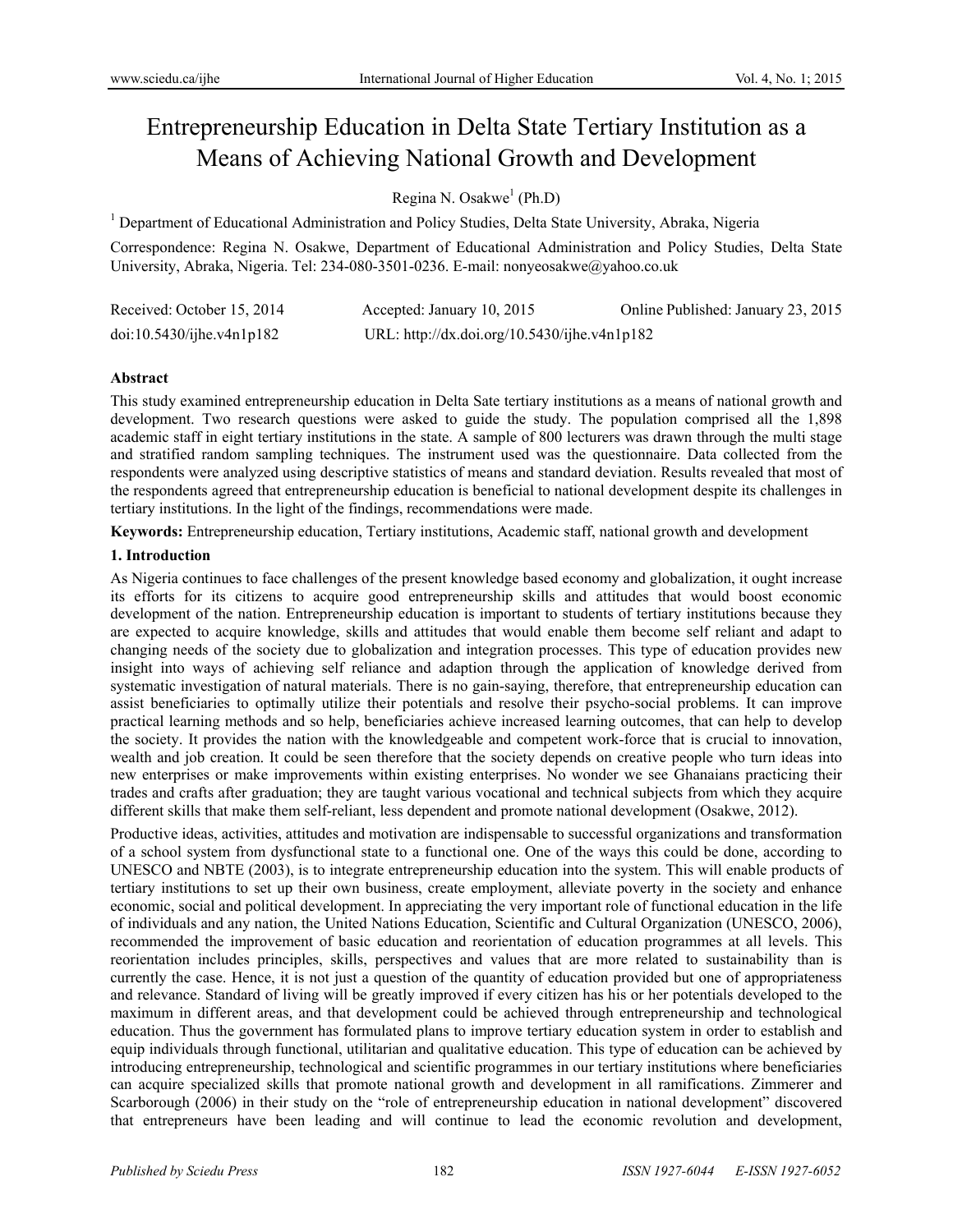employment opportunities, reduction in rural – urban drifts, development of local technological base, conservation of foreign exchange that has proved repeatedly to improve the standard of living for people everywhere through innovation.

Tertiary institutions are parastatals which award professional and non-professional certificates and produce high level manpower with specialized and skilled individuals for national development. They, according to the National Policy on Education, provide higher education opportunities aimed at contributing to national development through high level relevant manpower training; developing the intellectual capability of individuals to understand and appreciate their local and external environments; developing and inculcating proper values for the survival of the individual and society; acquiring both physical and intellectual skills which enable individuals to be self- reliant and useful members of the society; promoting and encouraging scholarship and community service; forging and cementing national unity; promoting national and international understanding and interaction. (FRN, 2004).

These objectives can only be achieved in our tertiary institutions through entrepreneurship education. Entrepreneurship education is now recognized worldwide as a basic means of promoting and improving innovative activities and capabilities for national growth and development. In order to promote these entrepreneurship skills and attitudes that will benefit individuals in their application to new business ventures, education and training is needed. Thus, entrepreneurship education has become a preferred subject because of the prevailing market economy and the need to prepare people adequately for the world of work (Ivowi, 2010).

According to Brown (2003), entrepreneurship education focuses on the start up of new business ventures. It tends to draw the interest of students who want the opportunity to operate on their own business, make money, and be successful. Therefore, entrepreneurship education can also be defined as a formal training aimed at acquiring knowledge, skills and attitudes which direct human and material resources towards business objectives for self reliance and national growth and development.

Agweda and Abumere (2008) identified the benefits of entrepreneurship education to include reduction of unemployment after graduation, acquisition of team – building skills, acquisition of entrepreneurial skills and attitudes for national growth and development, identification of methods that enhance and manage innovation and creativity, increase in productivity and acceleration of economic growth, and understanding of entrepreneurial approach for acquiring and managing resources for national growth and development. Despite the benefits of entrepreneurship education for national growth and development, there are some challenges militating against entrepreneurship education and activities. Babalola (2011), in a keynote address at a conference, stated some of these challenges to include lack of harmonized entrepreneurship curriculum, poor funding and infrastructure, harsh business climate and environment, and unstable social and political climate.

Researchers such as Nwogu and Nnorom (2013), Ighalo (2011), Garavan & Cinneide (2008) and Tchmobe (2009) identified problems of entrepreneurship education to include lack of manpower and infrastructural/instructional facilities, absence of a credit policy that addresses the specific needs of enterprises, insufficient provision of funds by the government, lack of awareness of entrepreneurship education, rampant political and bureaucratic bottlenecks, lack of counseling and orientation on the importance of acquiring entrepreneurial knowledge, skills and attitudes, and lack of systematic plans that can address the existing gap of entrepreneurship education in tertiary institutions. It is against this background that this paper examines entrepreneurship education as a means of achieving national development through tertiary education.

## **2. Statement of Problem**

A critical examination of the educational sector in Nigeria shows that very little or nothing is being done in the area of entrepreneurial, technological and scientific education that should make beneficiaries develop skills, abilities and ideas for national growth and development. This has led to inability of tertiary institutions' graduates to be self-reliant, gainfully employed, become employers, entrepreneurs and leaders who could contribute to national growth and development.

The failure to achieve the objectives of entrepreneurship education in tertiary institutions could be attributed to lack of manpower and infrastructural and instructional facilities, inadequate provision of funds, unstable social and political climate, lack of harmonized entrepreneurship curriculum and harsh business environment. The problems confronting entrepreneurship education in tertiary institutions has made it necessary to examine entrepreneurship education as a means of enhancing national growth and development.

## **3. Research Questions**

The following research questions were raised to guide the study.

1. What are the developmental tasks and benefits of entrepreneurship education in Delta State tertiary institutions for national growth and development?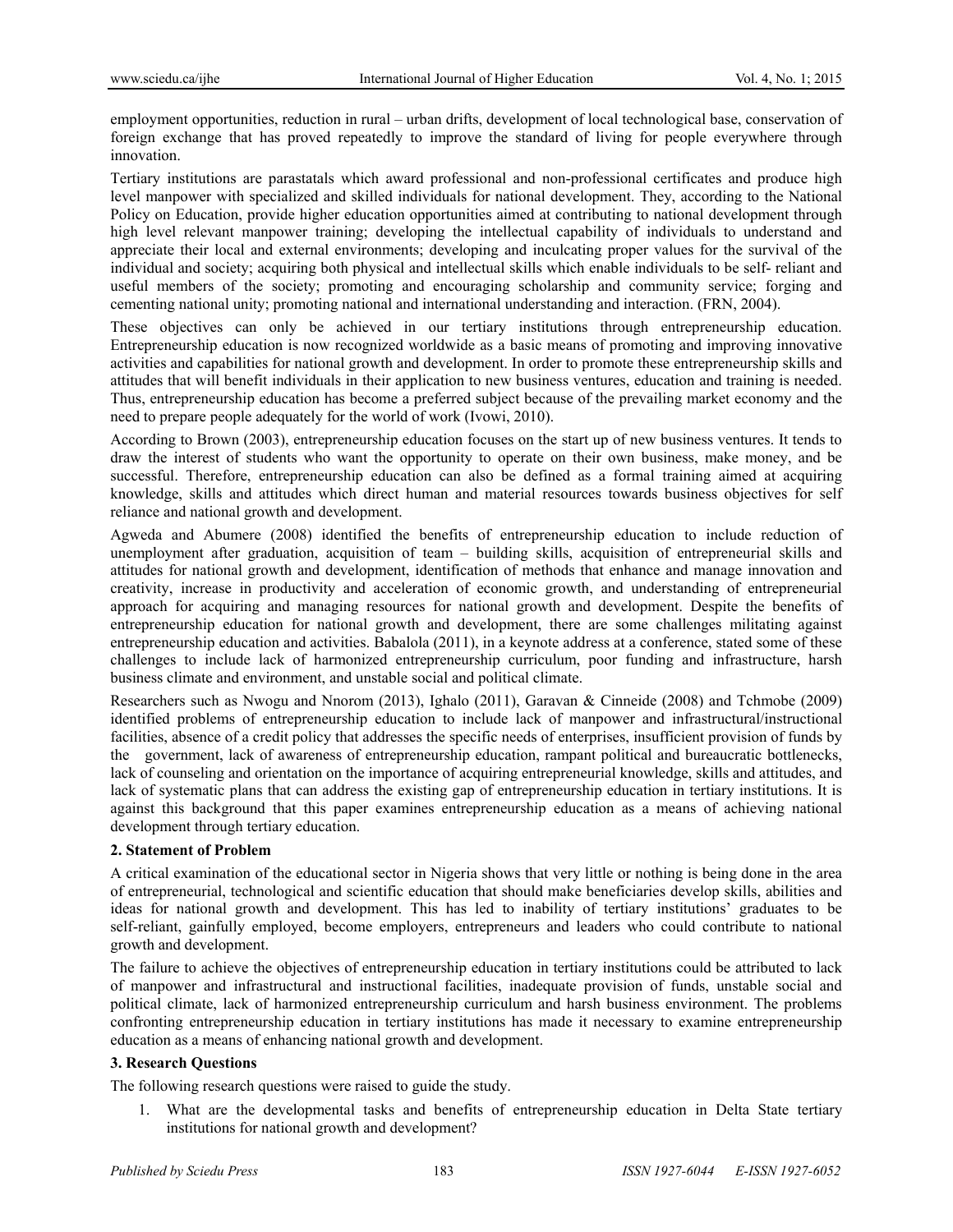2. What are the challenges facing entrepreneurship education in Delta State tertiary institutions for national growth and development?

## **4. Purpose of the Study**

This study set forth to examine entrepreneurship education as a means for national growth and development through programmes of tertiary institutions in Delta State of Nigeria.

## **5. Method of Study**

The study employed expost-facto design to examine entrepreneurship education as means for national growth and development in Delta State tertiary institutions. The design chosen involves the collection of data to answer research questions on present situation of problems without manipulation of variables or control of the situation. The population of the study comprised all the 1,898 academic staff in all the eight public tertiary institutions (2 universities, 2 polytechnics, 4 colleges of education) in Delta State. To select the sample, the population was divided into heterogeneous groups based on some characteristics; multi-stage and systematic random sampling techniques were used. A sample of 800 academic staff was drawn. The instrument used for the study was a questionnaire which comprised of items on bio-data and 24 items on entrepreneurship education as a means of attainment of national growth and development. To ascertain the face and content validity of the research instrument, copies of the questionnaire were given to three experts in Educational Administration and Management, and Educational Measurement and Evaluation who are authorities in the area for scrutiny, corrections and suggestions. Thereafter, the items in the questionnaire were modified based on the comments and suggestions from the experts. The reliability of the instrument was established using split half reliability technique. A correlation coefficient value of 0.70 was obtained indicating that the instrument was reliable.

Data collected were analyzed using the descriptive statistics (means and standard deviation) for answering the research questions with a bench mark of 2.50 and above as agreed, and below 2.50 as disagreed.

## **6. Results**

**Research Question One:** What are the benefits of entrepreneurship education in Delta State tertiary institutions for national growth and development?

| S/N            | $N = 800$<br><b>Items</b>                                                     | X    | <b>SD</b> | Remark    |
|----------------|-------------------------------------------------------------------------------|------|-----------|-----------|
| 1              | Identifying potentials and selection of career preference for self            | 3.24 | 0.83      | Agreed    |
|                | employment                                                                    |      |           |           |
| 2              | Identifying methods that will enhance and manage innovation and               | 3.21 | 0.64      | agreed    |
|                | creativity in small – scale business                                          |      |           |           |
| 3              | Learning the process of evaluating opportunities properly for starting a new  | 3.13 | 0.78      | Agreed    |
|                | venture, or expanding an existing one                                         |      |           |           |
| $\overline{4}$ | Developing entrepreneurial qualities such as innovation ability, and risk     | 2.19 | 1.03      | Disagreed |
|                | taking                                                                        |      |           |           |
| 5              | Understanding the entrepreneurial approach for acquiring and managing         | 3.56 | 0.58      | Agreed    |
|                | resources effectively for the success of small – scale businesses             |      |           |           |
| 6              | Developing entrepreneurial ideas and desire to achieve goal oriented          | 2.81 | 0.89      | Agreed    |
|                | leadership                                                                    |      |           |           |
| $\overline{7}$ | Gaining work experience and getting adequate practical and theoretical        | 4.19 | 1.02      | Agreed    |
|                | oriented education                                                            |      |           |           |
| $8\,$          | Understanding managerial skills, office and marketing management.             | 4.19 | 1.02      | Agreed    |
| 9              | Acquiring team – building skills critical for both small – scale business and | 3.11 | 0.84      | Agreed    |
|                | $large - scale business$                                                      |      |           |           |
| 10             | Acquiring and understanding budgeting skills and forecasting                  | 2.95 | 0.77      | Agreed    |
| 11             | Acquiring entrepreneurial skills which will enable beneficiaries live a       | 4.22 | 1.09      | Agreed    |
|                | meaningful and fulfilling life, and contribute to national development.       |      |           |           |
| 12             | Financing business and organization                                           | 1.65 | 0.77      | Disagreed |
| 13             | Entrepreneurship programme in tertiary institutions will empower the          | 3.39 | 0.72      | Agreed    |
|                | graduates in the acquisition of various skills and attitudes for national     |      |           |           |
|                | development<br><b>TOTHER ODIAIN MELALAGE</b>                                  |      |           |           |

Table 1. Benefits of entrepreneurship education in Tertiary Institutions

 **TOTAL – GRAND MEAN 2.90**

 **\*N = No. of Academic Staff**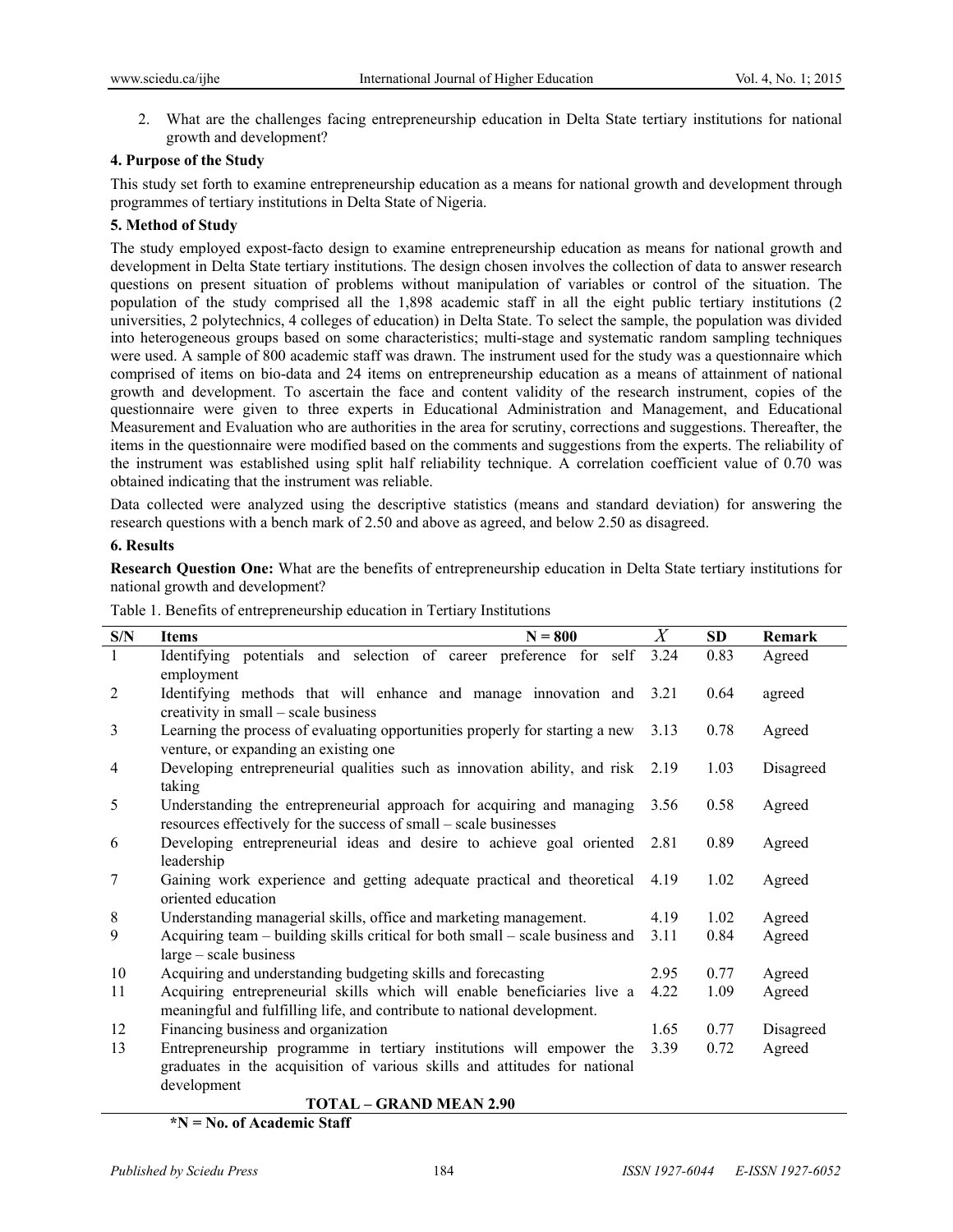Results in Table 1 reveal that eleven out of the thirteen items have mean values above 2.50, showing that most of the respondents agreed on the benefits of entrepreneurship education for national growth and development. The remaining two items scored below 2.50. This implies that the agreement level of the respondents is high.

**Research Question Two:** What are the challenges facing entrepreneurship education in Delta State tertiary institutions for national growth and development?

| S/N            | <b>Items</b>                                                   | $N = 800$  | X    | SD   | Remark    |
|----------------|----------------------------------------------------------------|------------|------|------|-----------|
|                | Unpredictability of our national economy and the harsh         |            | 3.40 | 0.98 | Agreed    |
|                | business environment                                           |            |      |      |           |
| $\overline{2}$ | Insatiable thirst for whit collar jobs                         |            | 3.61 | 0.94 | agreed    |
| 3              | Insufficient provision of training to the academia on how to   |            | 3.37 | 0.77 | Agreed    |
|                | bring the concept of entrepreneurship into the classroom       |            |      |      |           |
| $\overline{4}$ | Inadequate harmonization of entrepreneurship                   | curriculum | 2.76 | 0.82 | Agreed    |
|                | in tertiary institutions                                       |            |      |      |           |
| 5              | Focusing more<br>national<br>security<br>attention to          | than       | 2.14 | 0.85 | Disagreed |
|                | entrepreneurship<br>education.                                 |            |      |      |           |
| 6              | Inadequate provision of instructional and infrastructural 3.05 |            |      | 0.56 | Agreed    |
|                | facilities                                                     |            |      |      |           |
| 7              | Lack of counseling and orientation on the importance of 2.68   |            |      | 0.82 | Agreed    |
|                | acquiring entrepreneurial knowledge, skills and attitudes for  |            |      |      |           |
|                | national development                                           |            |      |      |           |
| 8              | Lack of awareness and sensitization of entrepreneurship        |            | 3.61 | 0.94 | Agreed    |
|                | education on younger generation                                |            |      |      |           |
| 9              | Unstable social and political climate has been instrumental to |            | 3.40 | 0.98 | Agreed    |
|                | the poor development of entrepreneurship<br>education          |            |      |      |           |
| 10             | Insufficient provision of funds by the government to promote   |            | 3.38 | 0.78 | Agreed    |
|                | entrepreneurship education                                     |            |      |      |           |
| 11             | The challenge of insurgency and kidnapping in the country      |            | 2.14 | 0.85 | Disagreed |
|                | <b>TOTAL - GRAND MEAN 2.93</b>                                 |            |      |      |           |

Table 2. Challenges of Entrepreneurship Education in Tertiary Institutions

Table 2 shows that eight out of the eleven items have a mean value above 2.50 while the remaining three items scored below 2.50. This implies that most of the respondents agreed positively to the challenges facing entrepreneurship education in tertiary institutions for national growth and development.

## **7. Discussion of Result**

From the results on research question one, it was found that the lecturers agreed positively to all but two items as benefits of entrepreneurship education in tertiary institutions for national growth and development. This finding agrees with Agweda and Abumere (2008) who said that the benefits of entrepreneurship education include reduction of unemployment after graduating from tertiary institutions, understanding of the entrepreneurial approach for acquiring and managing resources, acquisition of entrepreneurial skills and attitudes, identification of methods that enhance and manage innovation and productivity, among others.

Results on research question two indicated that the lecturers positively agreed to all but three items as challenges facing entrepreneurship education in tertiary institutions for national growth and development. This finding agrees with Babalola (2011) who said that harsh business environment, poor finding and infrastructure, unstable social and political climate and lack of harmonized entrepreneurship curriculum in tertiary institutions are some of the challenges facing entrepreneurship education. This is also in line with Nwogu and Nnorom (2013), Ighalo (2011), and Tchmobe (2009) who stated that problems facing entrepreneurship education include lack of manpower and infrastructure/instructional facilities, inadequate provision of funds by the government, lack of awareness, counselling and orientation on entrepreneurship education and lack of systematic plans to address the existing gap of entrepreneurship education in tertiary institutions.

# **8. Conclusion**

In view of the fast development of vocational and technological education around the globe, there is an urgent need for all tertiary institutions to introduce entrepreneurship education into their curriculum and make it a compulsory course. This has become necessary because entrepreneurship education promotes and improves innovative activities and capabilities, empowers beneficiaries to become self-reliant, gainfully employed and create wealth in the